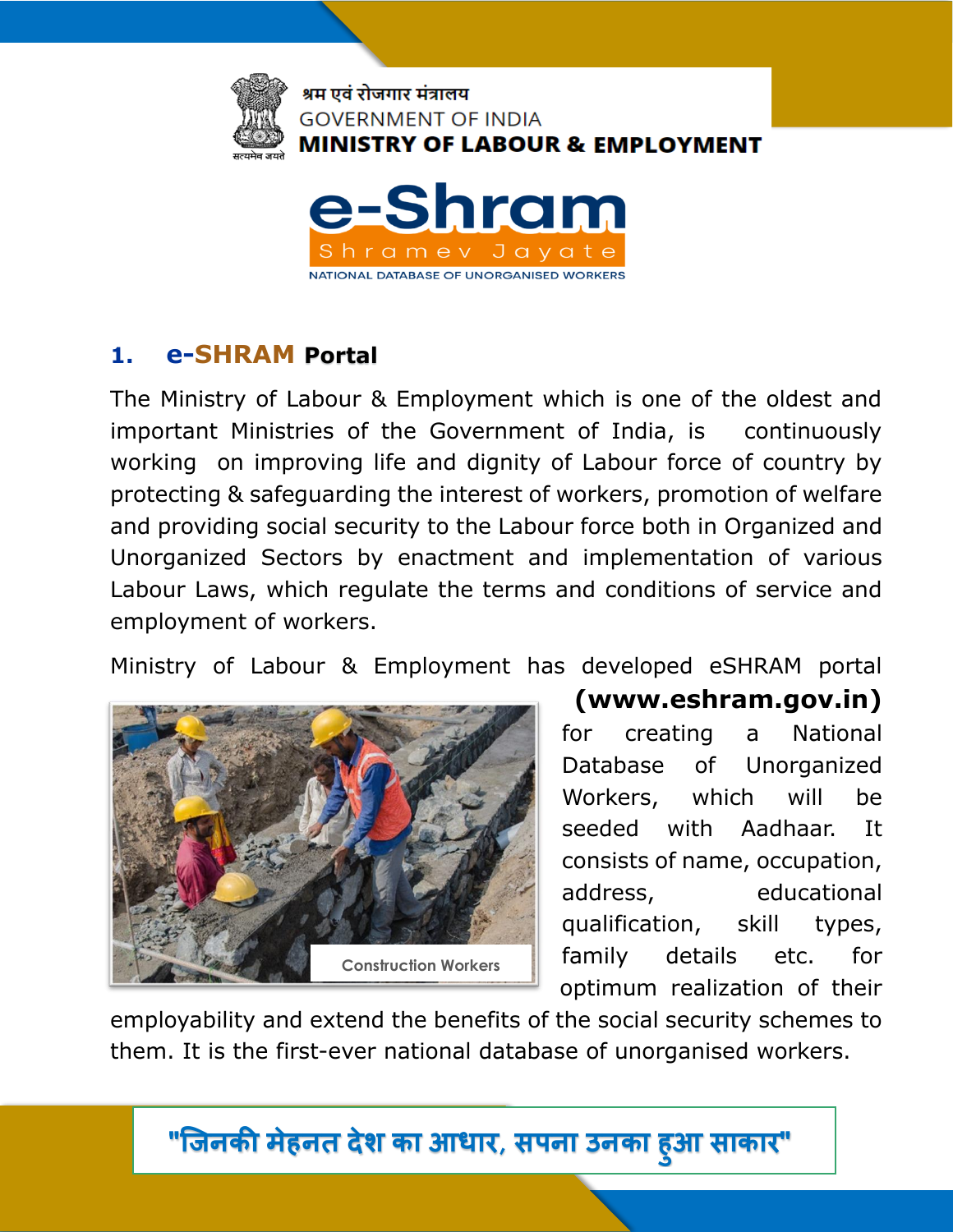#### **2. Objectives of e-SHRAM Portal**



Creation of a centralized database of all unorganized workers (UWs) including Construction Workers, Migrant Workers, Gig Workers and Platform workers, Street Vendors, Domestic Workers, Agriculture Workers, etc., to be seeded with Aadhaar. Integration of Social Security Schemes meant for UWs being administered by MoLE and subsequently those run by other ministries as well.

#### **3. Who can register in e-SHRAM?**

Any worker who is working in unorganized sector and aged between 16- 59, is eligible to register on the eSHRAM portal e.g. migrant workers, gig workers, platform workers, agricultural workers, MGNREGA workers, Fishermen, Milkmen, ASHA workers, Anganwadi workers, Street Vendors, Domestic workers, Rickshaw pullers and other workers engaged in similar other occupations in the unorganised sector.

## **4. Who is Unorganised Worker?**

"Unorganised worker" means a home-based worker, self-employed worker, or a wage worker in the unorganised sector and it also includes a worker in the organized sector who is not a member of ESIC/ EPFO/ Government Employee.

## **5. Documents required for registration in e-SHRAM**?

Following details required (I) Aadhaar Number, (II) Mobile Number, (Aadhaar linked preferred) (III) Bank account with IFSC.

**Note: If a worker does not have Aadhaar linked mobile number, he/ she can visit nearest CSC's and register through biometric authentication.**

**" बार-बार पंजीकरण से म ु क्ति।"**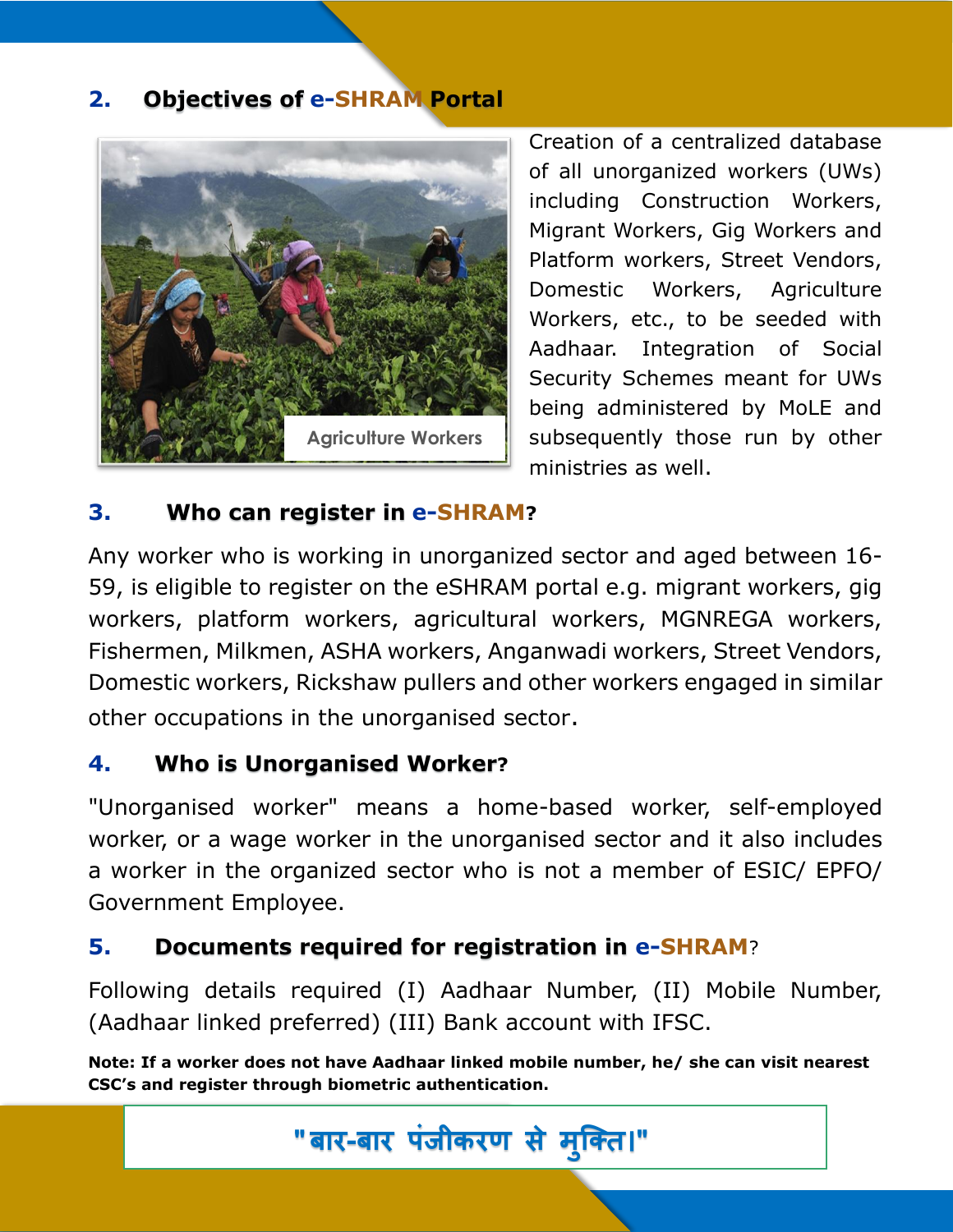#### **6. How to Register in e-SHRAM**

- i. Self-registration by visiting e-SHRAM portal **www.eshram.gov.in OR**
- ii. By visiting nearest CSCs & State Seva Kendras (SSKs)

# **7. Charges of registration in e-SHRAM?**

Registration on eSHRAM portal is FREE. Workers are not required to pay any charges to any registering entity. The unorganised worker will not be charged as the registration is **Free**. On successful registration the CSCs would print the eSHRAM card and give it to the worker.

## **8. Benefits of registration on e-SHRAM Portal?**



Central Government has developed eSHRAM portal which will be a centralized database of unorganized workers seeded with Aadhaar. After registering, he/she will get an Accidental Insurance cover of 2 Lacs under PMSBY. In future, all the social security benefits of unorganized

workers will be delivered through this portal. In emergency and national pandemic like situations, this database may be utilized for assistance.

## **9. e-SHRAM support contact details.**

- ✓ National help Desk: **14434**
- $\checkmark$  Language support at Helpdesk –Hindi, English, Tamil, Bengali, Kannada, Malayalam, Marathi, Odia, Telugu & Assamese
- $\checkmark$  Helpdesk is available from Monday to Saturday - 8am to 8pm
- ✓ Portal to register grievance URL: **www.gms.eshram.gov.in**



 **"छ ू टेगा नह ं कोई कामगार, योजनाएं पह ु चेंगी सबके द्वार**"